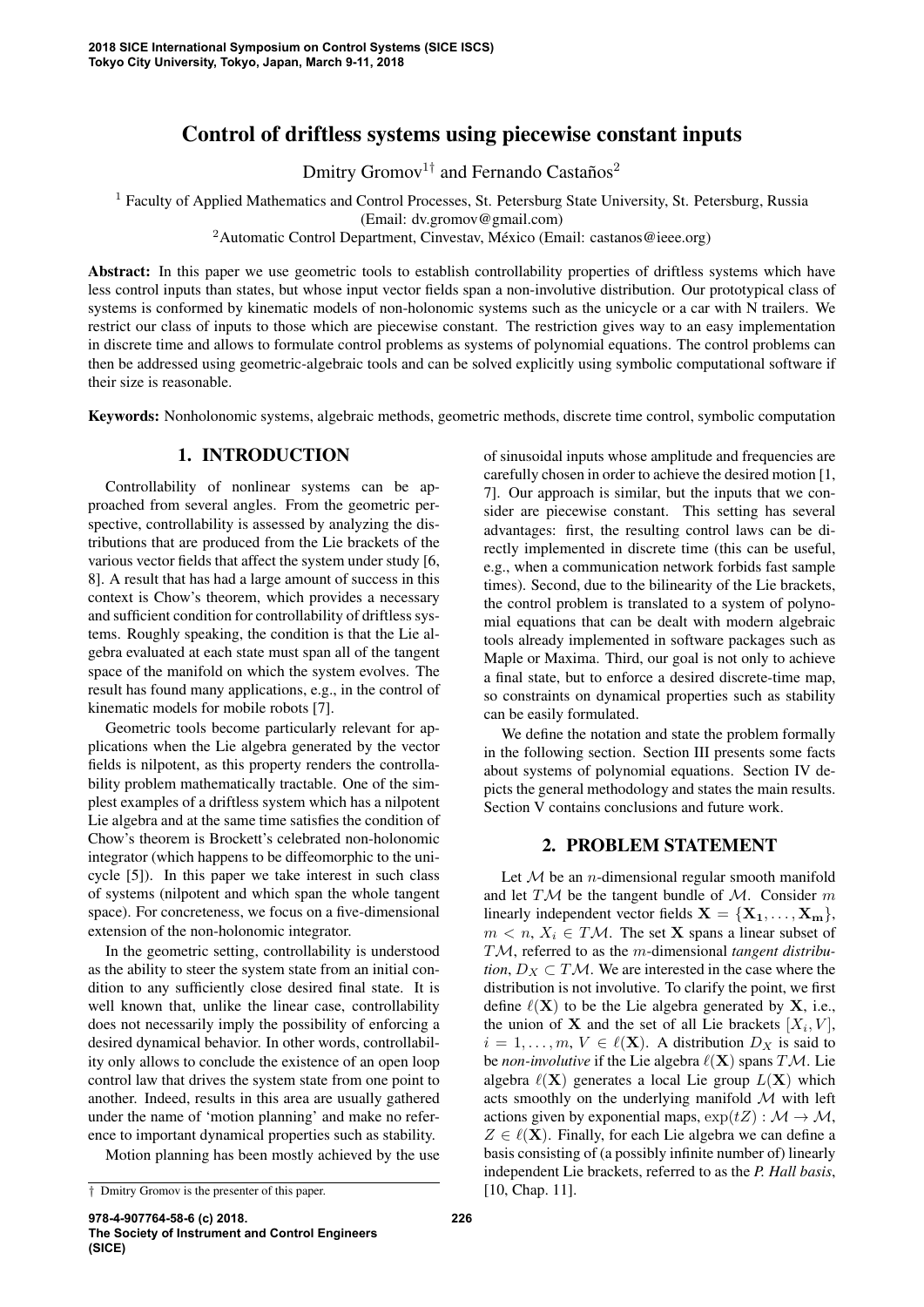The above formalism turns out to be useful when dealing with driftless non-holonomic control systems such that  $X_i$  are the control vector fields. The dynamics of such a system is described by a set of differential equations

$$
\dot{y}(t) = \sum_{i=1}^{m} u_i(t) X_i(y(t)),
$$
\n(1)

where  $u_i(t)$  are the piecewise smooth functions, referred to as the controls.

System (1) is said to be *small-time locally controllable* (STLC) at  $p \in \mathcal{M}$  if for any sufficiently small  $T > 0$  the reachable set from  $p$  in time  $T$  contains  $p$  in its interior. This is equivalent to saying that  $L(X)$  acts transitively in a small neighborhood of p, denoted  $U(p) \subset \mathcal{M}$ , i.e., that the orbit of p is all of  $U(p)$ . The STLC property for a driftless system (1) can be easily checked thanks to the following theorem (see, e.g., [12, Corollary 7.2]).

Theorem 1 (Chow) System (1) is STLC at  $p \in M$ iff the Lie algebra rank condition (LARC) holds, i.e.,  $\text{span}\left(\ell(\mathbf{X})\big|_{\mathbf{p}}\right) = \mathbf{T}_{\mathbf{p}}\mathcal{M}.$ 

In the following we will restrict our attention to the case of a nilpotent Lie algebra  $\ell(\mathbf{X})$ .

Definition 1: Let the sequence  $\mathcal{V}^i$  be defined such that  $\mathcal{V}^{i+1} = [\mathbf{X}, \mathcal{V}^i]$  and  $\mathcal{V}^0 = \mathbf{X}$ . A Lie algebra  $\ell(\mathbf{X})$  generated by the vector fields **X** is said to be *nilpotent* or order  $\gamma > 1$  if  $\mathcal{V}^{\gamma} = 0$ .

Obviously,  $V^{\gamma} = 0$  implies  $V^i = 0$  for all  $i > \gamma$ .

The controllability property implies that for any  $p \in$ M and  $U(p) \subset M$  such that the LARC holds for any  $q \in U(p)$  there exists an element g of the group  $L(\mathbf{X})$ such that  $g(p) = q$ . Such an element can be written as an exponential mapping  $g = \exp(\tau X_d) : \mathcal{M} \to \mathcal{M}, X_d \in$ span  $(\ell(\mathbf{X}))$ . There is however an obstacle in using this fact for control design. The vector field  $X_d$  will typically be composed not only of the vector fields from **X**, but also from their Lie brackets which are not available to us.

The idea is to consider the composition of the exponential mappings involving only the vector fields from **X**:

$$
e^{u_m^k \tau X_m} \cdots e^{u_1^k \tau X_1} \cdots e^{u_m^1 \tau X_m} \cdots e^{u_2^1 \tau X_2} e^{u_1^1 \tau X_1} (p).
$$
\n(2)

where  $u_i^j$ ,  $j = 1, \ldots, k$ ,  $i = 1, \ldots, m$  are constants to be defined. This particular ordering might seem restrictive at first (it is not possible, e.g., to construct a symmetric method). In the following section we will show, however, that it is general enough in most cases. This composition corresponds to the solution of the system

$$
\dot{y} = u_i(t)X_i(y), \quad y(0) = p
$$

with controls

uj

$$
u_i(t) = \begin{cases} u_i^j \in \mathbb{R}, & t \in [m\tau j + \tau i, m\tau j + \tau (i+1)), \\ & j = 0, \dots, k-1 \\ 0, & \text{otherwise.} \end{cases}
$$

We assume that all  $\tau$ 's sum up to T, which is the total length of the interval. In other words, we split the time interval  $[0, T]$  into km subintervals  $\tau = \frac{T}{km}$  and "actuate" the  $i$ -th vector field with the constant factor (control)  $u_i^1$  during a single interval. As we have gone through all vector fields, the procedure repeats with controls  $u_i^2$  and so on  $k$  times. Note that the piecewise control can be readily implemented in discrete-time.

The composition (2) can be represented as the exponential mapping of a new vector field  $X_u$ . To do so we will make use of the Baker-Campbell-Hausdorff (BCH) formula, which for the case of two exponential mappings and keeping only the Lie brackets up to the third order is

$$
Z(Y, X) = \log(\exp Y \exp X) = X + Y - \frac{1}{2}[X, Y]
$$
  
+  $\frac{1}{12} ([Y, [Y, X]] + [X, [X, Y]]) + \frac{1}{24} [Y, [X, [X, Y]]] + \cdots$ 

One can observe that the following identity holds:

$$
Z(X,Y) = -Z(-Y,-X).
$$

The resulting vector field can be written as a composition of the basis vectors of  $\ell(\mathbf{X})$ :  $X_c = \sum_{i=1}^h v_i(u)V_i$ ,  $h = \dim(\ell(\mathbf{X}))$ ,  $V_i \in \ell(\mathbf{X})$ , and  $v_i(u)$  are polynomials in  $u_i^j$ . This can be interpreted as follows: the composition of elementary movements generated by individual vector fields results in a system evolution that can be considered as being produced by a new vector field.

Using this approach one can formulate the following constructive algorithm for determining the control inputs. Given a point  $p \in \mathcal{M}$ ,

- 1. Determine the desired vector field  $X_d(p)$ .
- 2. Write  $X_d(p)$  in terms of the Lie algebra basis:

$$
X_d(p) = \sum_{i=1}^h d_i V_i(p),
$$

 $V_i(p) \in \ell(\mathbf{X})|_{\mathbf{p}}$ , where  $d_i$  are constants.

3. Fix k and write the vector field  $X_c(p)$  resulting from the composition of k sets of m vector fields  $X_i(p)$ , again in terms of the Lie algebra basis:

$$
X_c(p) = \sum_{i=1}^h v_i(u)V_i(p),
$$

where  $v_i(u)$  are polynomial equations in variables  $u_i^j$  of degree not exceeding  $\gamma$ , with  $\gamma$  being the order of nilpotency of the respective Lie algebra.

4. Determine the controls  $u_i^j$  from solving the system of polynomial equations  $v_i(u) = d_i$ .

The outlined procedure can be repeated at each discrete time instant  $t = jT$ ,  $j = 0, 1, \ldots$ , thus yielding a discrete-time feedback control.

#### 3. SYSTEMS OF POLYNOMIAL EQUATIONS

In this section we will present some basic facts related to solving (systems of) polynomial equations. For a de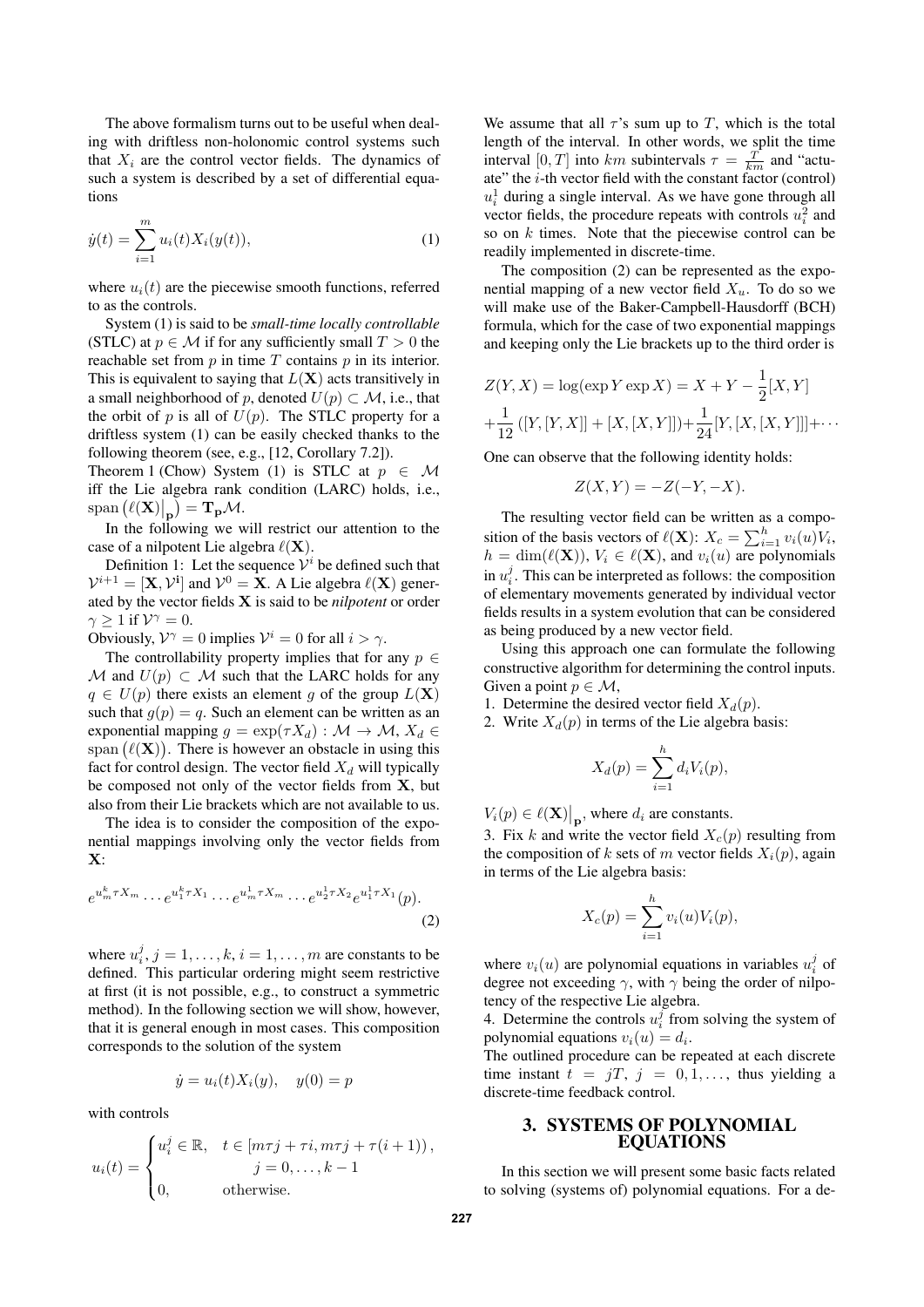tailed exposition on the subject see [2, Chap. 3], and [11, Chap. 4].

We first recall some basic facts about solving polynomial equations. Let  $x = \{x_i\}, i = 1, \ldots, n$ , be a set of variables. A *monomial* is a product  $\sigma(x) = \prod_{j=1}^{n} x_j^{k_j}$ , where  $k_j \in \mathbb{N} \cup \{0\}$  are the non-negative integer powers. The sum of powers  $k = \sum_{j=1}^{n} k_j$  is said to be the *degree* of the monomial. A multivariate polynomial  $p(x)$ is a sum of monomials in  $x$  multiplied by coefficients,  $p(x) = \sum_{i=1}^{l} a_i \sigma_i(x)$ , where  $\sigma_i(x)$  are the respective monomials and the coefficients are assumed to be from a field  $\mathbb{F}$ ,  $a_i \in \mathbb{F}$ . In the context of the problem under consideration, F is the set of either rational or real numbers. A polynomial is said to be univariate (resp. bivariate) if the set of variables  $x$  consists of one (resp., two) elements. The degree of the polynomial  $p(s)$ , denoted  $deg(p)$ , is defined as the maximum of the degrees of monomials contained in the polynomial. A polynomial is said to be *homogeneous* of order m if all its monomials have the same degree  $m$ . The notion of homogeneity becomes trivial for univariate polynomials.

Definition 2: Consider two univariate polynomial equations,

$$
p(x) = \sum_{i=0}^{m} a_i x^{m-i} = 0, \quad g(x) = \sum_{j=0}^{l} b_j x^{l-j} = 0, \tag{3}
$$

the *resultant* of  $p(x)$  and  $q(x)$ , denoted  $\mathcal{R}(p,q)$ , [2, §1, Chap. 3], is a polynomial function of the coefficients  $a_i$  and  $b_j$  which is defined as the determinant of the Sylvester matrix associated with  $p(x)$  and  $q(x)$ .

The resultant has a particularly important property as stated in the following theorem (see [3, §6, Chap.3]).

Theorem 2: Polynomials  $p(x)$  and  $q(x)$  have a common root if and only if their resultant is equal to zero, i.e.,  $\mathcal{R}(p, g) = 0$ .

Note that the above result is equivalent to saying that  $p(x)$ and  $q(x)$  have a common factor  $(x - \bar{x})$ , where  $\bar{x}$  is their common root.

In particular, the resultant of  $p(x)$  and  $q(x)$  can be represented in the following form:

$$
\mathcal{R}(p,g) = a_0^m b_0^l \prod_{i=1}^m \prod_{j=1}^l (\lambda_i - \mu_j),
$$

where  $\lambda_i$  and  $\mu_j$  are the roots of  $p(x)$  and  $q(x)$ . The resultant of a univariate polynomial  $p(x)$  and its first derivative w.r.t. x is called the *discriminant*,  $\mathcal{D}(p(x)) =$  $\mathcal{R}(p(x), p'(x))$ . Theorem 2 implies that the discriminant of  $p(x)$  is equal to zero when  $p(x)$  has a root of multiplicity greater than 1.

Resultants are very useful in solving systems of polynomial equations. Consider the system of two bivariate polynomials in  $(x, y)$ :

$$
p(x, y) = 0, \quad g(x, y) = 0.
$$
 (4)

Each of these polynomials can be written as a polynomial in one variable with coefficients expressed as polynomials in the remaining variable. Say,  $p(x, y)$  can be written as

$$
p(x,y) = \sum_{i=0}^{m} a_i(y) x^{m-i}
$$

or, alternatively as

$$
p(x,y) = \sum_{i=0}^{\bar{m}} \bar{a}_i(x) y^{\bar{m}-i},
$$

where, m and  $\bar{m}$  are the largest exponents of x and y (in general,  $m \neq \overline{m}$ ) and  $\deg(a_0) \leq \deg(p) - m$ , resp.,  $deg(\bar{a}_0) \leq deg(p) - \bar{m}$ . Let  $p(x, y)$  and  $q(x, y)$  be represented as above with  $b_i(y)$  and  $\overline{b}_i(x)$  being the coefficients of  $q(x, y)$ . In the following, we will require the following regularity assumption to hold.

Assumption 3: Coefficients  $a_0(y)$ ,  $\bar{a}_0(x)$  and  $b_0(y)$ ,  $\bar{b}_0(x)$  are all non-zero.

We can define resultants of polynomials (4) w.r.t. one of the variables assuming the second one to be fixed:

$$
\mathcal{X}(x) = \mathcal{R}_y(p(x, y), g(x, y)), \n\mathcal{Y}(y) = \mathcal{R}_x(p(x, y), g(x, y)).
$$
\n(5)

A solution of (4) is characterized by the following theorem (cf. [4, Thm. 1.4.1]).

Theorem 3: If Assumption 3 holds and the pair  $(a, b)$ solves (4), then  $\mathcal{X}(a)=0$  and  $\mathcal{Y}(b)=0$ .

Thus, solving (4) reduces to solving a polynomial in one variable, either  $\mathcal{X}(x)=0$  or  $\mathcal{Y}(y)=0$ . Let a be a root of  $\mathcal{X}(x)$ , then there exists such  $y = b$  that  $\mathcal{R}_{\nu}(p(a, y), g(a, y)) = 0$  holds and hence the system  $p(a, y)=0, g(a, y)=0$  has a common root according to Thm. 2.

The procedure of solving a system of polynomial equations by subsequent elimination of variables is referred to as *elimination theory*. The following variation of the *Shape lemma* (see [9]) shows a constructive way of computing a solution to (4).

Theorem 4: If Assumption 3 holds and  $\mathcal{D}(\mathcal{X}(x)) \neq 0$ (i.e.,  $\mathcal{X}(x)$  does not have multiple roots) then the system (4) is equivalent to the following system:

$$
\mathcal{X}(x) = 0, \quad y = F(x),
$$

where  $F(x)$  is a rational function over  $\mathbb{F}$ .

Theorem 4 effectively says that if there exists a real, multiplicity 1 root of  $\mathcal{X}(x)=0$ , then the remaining variable  $y$  is also real and can be efficiently computed as  $y = F(x)$ .

The elimination procedure described above can equally well be applied to solving systems of polynomial equations in more than 2 variables. The procedure will be briefly outlined for a system of three equations in three variables:

$$
p(x, y, z) = 0
$$
,  $g(x, y, z) = 0$ ,  $f(x, y, z) = 0$ .

The most straightforward solution is to eliminate  $z$  by computing resultants

$$
\mathcal{X}(x,y) = \mathcal{R}_z(p(x,y,z),g(x,y,z)) \n\mathcal{Y}(x,y) = \mathcal{R}_z(g(x,y,z),f(x,y,z))
$$
\n(6)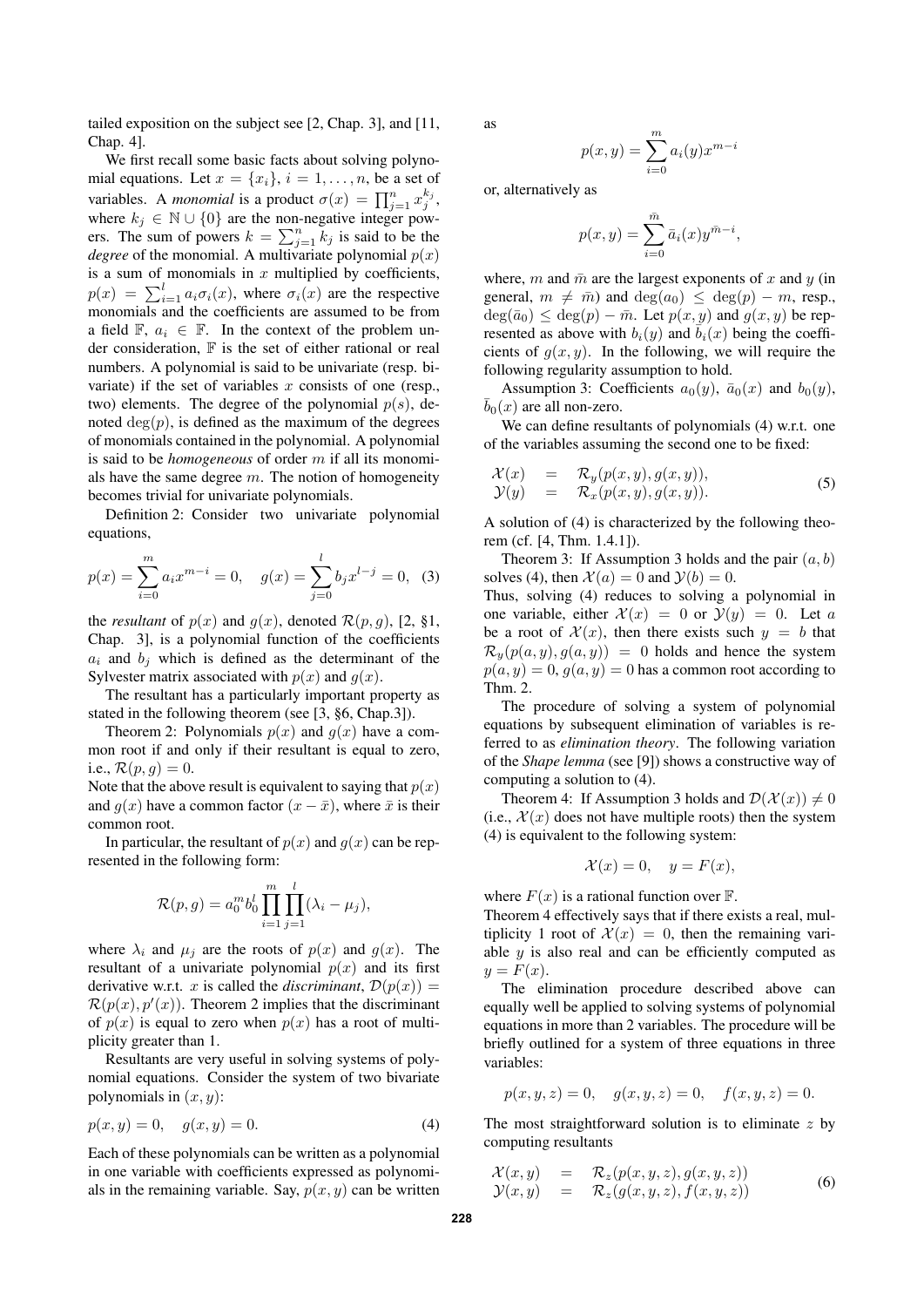and obtain the ultimate resultant (also called *eliminant*) by computing the resultant of  $\mathcal{X}(x, y)$  and  $\mathcal{Y}(x, y)$ ,

$$
\mathcal{Z}(x) = \mathcal{R}_y(\mathcal{X}(x, y), \mathcal{Y}(x, y))
$$

and follow the lines described above. However, it turns out that the resulting eliminant may also yield the so called *extraneous solutions*, that is, roots that do not correspond to any solution of the original system. This problem can be resolved by computing all cross-resultants and extracting their greatest common divisor, which represents the sought for the eliminant.

Typically, the roots of a polynomial belong to the algebraically closed field extension of  $\mathbb{F}$ , which is  $\mathbb{C}$  for  $\mathbb{F} = \mathbb{Q}$  or  $\mathbb{F} = \mathbb{R}$ . However, in most applications one is interested in determining the real roots as these correspond to physically realizable solutions. So far we assumed that such a real-valued solution exists. Furthermore, Theorem 4 states that, under certain non-restrictive conditions, the existence of a real root of the eliminant polynomial implies that the remaining variables will also assume real values. Thus, one can guarantee existence of at least one real solution. In many applications this is sufficient.

We conclude by considering one particular result that will be useful in the following. Let  $p(x, y)$  be such that  $p(x, y) = p(x, -y)$ . This implies that one can make a change of variables  $Y = y^2$  to get  $P(x, Y) = p(x, y)$ . We have the following theorem [13].

Theorem 5: Let  $p(x, y) = p(x, -y)$ . Let furthermore the following conditions hold simultaneously:

1. All solutions of the equation  $p(x, 0) = 0$  are complex, and

2. Equation  $\mathcal{P}(z) = \mathcal{D}_x(P(x, z - x^2)) = 0$  does not have positive solutions.

Then the equation  $p(x, y) = 0$  does not have a real valued solution.

If either of these conditions does not hold, the real root is either given as a solution to  $p(x, 0) = 0$ , or it is computed as a solution to the system

$$
p(x, y) = 0
$$
  

$$
x2 + y2 = \sqrt{\zeta'}
$$

where  $\zeta$  is the least positive root of  $\mathcal{P}(z)=0$ .

#### 4. DETAILING OF THE METHOD

To illustrate the proposed approach we consider a nonholonomic control system with control vector fields X and Y. The Lie algebra  $\ell(X, Y)$  generated by  $\{X, Y\}$  is assumed to be nilpotent of order 3. This implies that all iterated Lie brackets of order 3 and higher are equal to 0. The Lie algebra  $\ell(X, Y)$  is therefore finite-dimensional and its basis consists of the following elements (written according to the P. Hall convention):  $X, Y, [X, Y]$ ,  $[X, [X, Y]]$ , and  $[Y, [Y, X]]$ .

Example 4: Consider the vector fields

$$
X = \frac{\partial}{\partial x_1} - x_2 \frac{\partial}{\partial x_3} + x_2^2 \frac{\partial}{\partial x_5}
$$

and

 $[X,$ 

$$
Y = \frac{\partial}{\partial x_2} + x_1 \frac{\partial}{\partial x_3} + x_1^2 \frac{\partial}{\partial x_4}.
$$

X and Y generate a nilpotent Lie algebra of order 3 that satisfies

$$
[X, Y] = 2\frac{\partial}{\partial x_3} + 2x_1 \frac{\partial}{\partial x_4} - 2x_2 \frac{\partial}{\partial x_5},
$$

$$
[X, [X, Y]] = 2\frac{\partial}{\partial x_4},
$$

$$
[Y, [Y, X]] = 2\frac{\partial}{\partial x_5},
$$

$$
[X, [X, [X, Y]]] = 0,
$$

$$
[Y, [X, [X, Y]]] = 0.
$$

It is worth noting that this pair of vector fields serve as a model for the ball-plate problem [1].

We will consider the composition of the exponential mappings

$$
e^{v_m \tau Y} e^{u_m \tau X} \cdots e^{v_1 \tau Y} e^{u_1 \tau X}(p), \tag{7}
$$

where  $u_i$ , and  $v_i$ ,  $i = 1, \ldots, m$  are constants to be defined. Since the basis of  $\ell(X, Y)$  is five-dimensional, it suffices to set  $m = 3$ . Thus, there will be 6 constants in total.

The computation of (7) can be automated by using the approach described above. Consider two vector fields

$$
W = a_1 X + a_2 Y + a_3 [X, Y] + a_4 [X, [X, Y]] + a_5 [Y, [Y, X]]
$$
  
\n
$$
Z = b_1 X + b_2 Y + b_3 [X, Y] + b_4 [X, [X, Y]] + b_5 [Y, [Y, X]],
$$

where  $a_i$  and  $b_i$  are real valued constant coefficients. The composition of the respective exponential mappings can be written using the BCH formula:

$$
log [ exp(Z) exp(W)] =\nc_1 X + c_2 Y + c_3 [X, Y] + c_4 [X, [X, Y]] + c_5 [Y, [Y, X]],
$$

where the coefficients  $c_i$  are functions of  $a_i$  and  $b_i$ :

$$
c_1 = a_1 + b_1
$$
  
\n
$$
c_2 = a_2 + b_2
$$
  
\n
$$
c_3 = a_3 + b_3 + \frac{1}{2}(a_2b_1 - a_1b_2)
$$
  
\n
$$
c_4 = a_4 + b_4 + \frac{1}{2}(a_3b_1 - a_1b_3) + \frac{1}{12}(a_1 - b_1)(a_1b_2 - b_1a_2)
$$
  
\n
$$
c_5 = a_5 + b_5 - \frac{1}{2}(a_3b_2 - a_2b_3) + \frac{1}{12}(b_2 - a_2)(b_2a_1 - b_1a_2).
$$
  
\n(8)

Applying (8) iteratively we get the following expression for (7):

$$
\log [e^{v_3 \tau Y} e^{u_3 \tau X} e^{v_2 \tau Y} e^{u_2 \tau X} e^{v_1 \tau Y} e^{u_1 \tau X}] =
$$
  
\n
$$
\delta_1 \tau X + \delta_2 \tau Y + \delta_3 \tau^2 [X, Y] + \delta_4 \tau^3 [X, [X, Y]] + \delta_5 \tau^3 [Y, [Y, X]], (9)
$$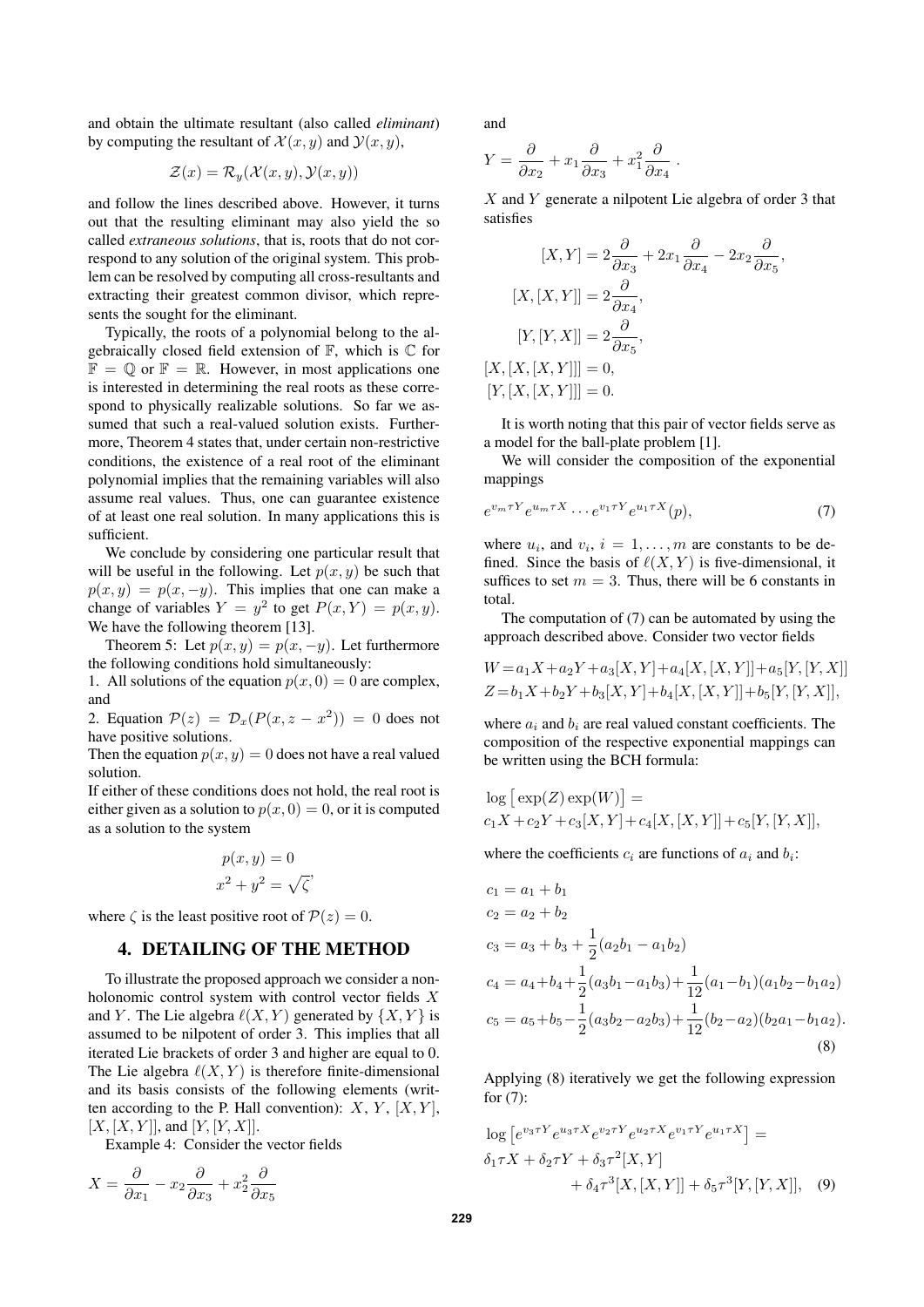where we have set  $m = 3$  and

$$
\delta_1 = u_1 + u_2 + u_3
$$
  
\n
$$
\delta_2 = v_1 + v_2 + v_3
$$
  
\n
$$
\delta_3 = \frac{1}{2}(v_1u_2 - u_1v_1 - v_2u_1 - v_2u_2 + u_3v_1 + u_3v_2 - v_3u_1 - v_3u_2 - v_3u_3)
$$
  
\n
$$
\delta_4 = \frac{1}{12}[(u_1^2 + u_2^2 + u_3^2)(v_1 + v_2 + v_3) - 4u_1u_2v_1 + 2v_2u_1u_2 - 4u_3u_1v_1 - 4u_3v_2u_1 + 2u_3v_1u_2 - 4u_3v_2u_2 + 2v_3u_1u_2 + 2v_3u_1u_3 + 2v_3u_2u_3]
$$
  
\n
$$
\delta_5 = \frac{1}{12}[(u_1 + u_2 + u_3)(v_1^2 + v_2^2 + v_3^2) + 2v_1v_2u_1 - 4v_1v_2u_2 + 2u_3v_1v_2 + 2v_3u_1v_1 - 4v_3v_1u_2 - 4v_3u_3v_1 + 2v_3v_2u_1 + 2v_3v_2u_2 - 4v_3u_3v_2].
$$
\n(10)

The constants  $\delta_i$  can be interpreted as coefficients of the desired vector field  $X_d$ . Thus, the following general control problem can be formulated.

Problem 1: Given a vector field (9) with arbitrarily chosen coefficients  $\delta_i$ . Find at least one set of real-valued solutions  $\{u_i, v_i\}, i = 1, ..., 3$  of (10).

To simplify our further analysis we assume that  $\delta_1 \neq 0$ and  $\delta_2 \neq 0$ . The case where either or both of these coefficients are equal to 0 can be considered along the same line with minor modifications<sup>1</sup>. Using this assumption we can modify (10) to reduce the number of parameters  $\delta_i$ . To do so we introduce new controls  $\bar{u}_i = u_i/\delta_1$ ,  $\bar{v}_i = v_i/\delta_2$ . Performing the substitution and dividing the resulted polynomial equations by  $\delta_1$ ,  $\delta_2$ ,  $\delta_1 \delta_2$ ,  $\delta_1^2 \delta_2$ , and  $\delta_1 \delta_2^2$  we arrive at

$$
1 = \bar{u}_1 + \bar{u}_2 + \bar{u}_3
$$
  
\n
$$
1 = \bar{v}_1 + \bar{v}_2 + \bar{v}_3
$$
  
\n
$$
d_3 = \frac{1}{2}(\bar{v}_1\bar{u}_2 - \bar{u}_1\bar{v}_1 - \bar{v}_2\bar{u}_1 - \bar{v}_2\bar{u}_2 + \bar{u}_3\bar{v}_1 + \bar{u}_3\bar{v}_2 - \bar{v}_3\bar{u}_1
$$
  
\n
$$
-\bar{v}_3\bar{u}_2 - \bar{v}_3\bar{u}_3)
$$
  
\n
$$
d_4 = \frac{1}{12}[(\bar{u}_1^2 + \bar{u}_2^2 + \bar{u}_3^2)(\bar{v}_1 + \bar{v}_2 + \bar{v}_3) - 4\bar{u}_1\bar{u}_2\bar{v}_1
$$
  
\n
$$
+ 2\bar{v}_2\bar{u}_1\bar{u}_2 - 4\bar{u}_3\bar{u}_1\bar{v}_1 - 4\bar{u}_3\bar{v}_2\bar{u}_1 + 2\bar{u}_3\bar{v}_1\bar{u}_2
$$
  
\n
$$
-4\bar{u}_3\bar{v}_2\bar{u}_2 + 2\bar{v}_3\bar{u}_1\bar{u}_2 + 2\bar{v}_3\bar{u}_1\bar{u}_3 + 2\bar{v}_3\bar{u}_2\bar{u}_3]
$$
  
\n
$$
d_5 = \frac{1}{12}[(\bar{u}_1 + \bar{u}_2 + \bar{u}_3)(\bar{v}_1^2 + \bar{v}_2^2 + \bar{v}_3^2) + 2\bar{v}_1\bar{v}_2\bar{u}_1
$$
  
\n
$$
-4\bar{v}_1\bar{v}_2\bar{u}_2 + 2\bar{u}_3\bar{v}_1\bar{v}_2 + 2\bar{v}_3\bar{u}_1\bar{v}_1 - 4\bar{v}_3\bar{v}_1\bar{u}_2
$$
  
\n
$$
-4\bar{v}_3\bar{u}_3\bar{v}_1 + 2\bar{v}_3\bar{v}_2\bar{u}_1 + 2\bar{v}_3\bar{v}_2\bar{u}_2 - 4\bar
$$

where  $d_3 = \frac{\delta_3}{\delta_1 \delta_2}$ ,  $d_4 = \frac{\delta_4}{\delta_1^2 \delta_2}$ , and  $d_5 = \frac{\delta_5}{\delta_1 \delta_2^2}$  (recall that  $\delta_1 \neq 0$  and  $\delta_2 \neq 0$ ). In the following, we will work with (11) dropping the bars over  $u_i$  and  $v_i$ .

Now we are ready to formulate the first result.

Theorem 6: System (11) has a solution for any choice of parameters  $(d_3, d_4, d_5)$ .

Proof: The proof is based on computing the resultant of the system of polynomials (11), which (after rescaling and removing extraneous factors) takes the form

$$
\mathcal{R}(u_3, v_3) =
$$
\n
$$
2[(6d_3 + 3)v_3^2 + (12d_5 - 6d_3 - 4)v_3 - 12d_5 + 1]u_3^2
$$
\n
$$
+ [(24d_4 + 12d_3 + 4)v_3^2 + (36d_3^2 - 48d_4 + 12d_3 + 1)v_3 + \alpha]u_3
$$
\n
$$
- [24d_3d_5 + 24d_4d_3 + 8d_5 + 48d_4d_5 - d_3 + 8d_4
$$
\n
$$
- 6d_3^2 - 12d_3^3 - \frac{1}{6}] \quad (12)
$$

with  $\alpha = -12d_3^2 - 4d_3 + 24d_4 + 24d_5 + 48d_3d_5 - 1$ . The system (11) has a solution if there exist  $u_3^* \in \mathbb{R}$  and  $v_3^* \in \mathbb{R}$  such that  $\mathcal{R}(u_3^*, v_3^*) = 0$ . Note that the resultant (12) can be represented as a quadratic equation in terms of either  $u_3$  or  $v_3$  with coefficients depending on the remaining variable. We chose the former as in (12) and write the discriminant of the quadratic equation as

$$
D(v_3) = \frac{1}{144} (6d_4 + 3d_3 + 1)^2 v_3^4 + \dots,
$$

where only the high-order term was retained. There are three cases:

•  $6d_4 + 3d_3 \neq -1$ . The coefficient in front of  $v_3^4$  is positive and hence it is always possible to chose  $v_3$  such that the discriminant  $D(v_3) > 0$  which, in turn, implies that there exists at least one real-valued solution to  $\mathcal{R}(u_3^*, v_3^*)=0.$ 

•  $6d_4 + 3d_3 + 1 = 0$ ,  $d_4 \neq 1/12$ . The discriminant  $D(v_3)$  reduces to a quadratic equation with the coefficient proportional to  $(12d_4 - 1)^4$  in front of the leading term. As the coefficient of the leading term is positive we arrive at the same conclusion as in the previous case.

•  $6d_4 + 3d_3 + 1 = 0$ ,  $d_4 = 1/12$ . In this case the resultant (12) turns into  $\mathcal{R}(u_3, v_3)$  =  $(v_3 - 12v_3d_5 + 12d_5 - 1) u_3^2$ , which can be easily solved to yield a pair of real-valued controls  $(u_3^*, v_3^*)$ .

Finally, having computed  $(u_3^*, v_3^*)$ , the remaining variables can be computed recursively using a multivariant analogue of Theorem 4. Note that the set of controls  $u_i^*$ ,  $v_i^*$  will in general be non-

unique. To single out a particular solution one could employ some additional criteria as described below. But first we present a result that can be easily derived in a way similar to Theorem 6.

Theorem 7: Let  $v_3 = 0$ . Then the system (11) has a solution for a set of parameters  $(d_3, d_4, d_5)$  if the following condition holds:

$$
(12d_3^2 - 24d_4 - 1) \times
$$
  
\n
$$
(36d_3^2 - 96d_5 - 72d_4 + 576d_5^2 + 1) > 0.
$$
 (13)

Proof: This result can be proven in the same way as Theorem 6, but setting  $v_3$  equal to 0. The resultant  $\mathcal{R}(u_3)$  turns out to be a quadratic function in  $u_3$ . Equation (13) corresponds to the case when the respective discriminant is positive, thus guaranteeing that the equation

 $1$ Actually, those cases are even easier to analyze as we have at least one homogeneous equation which is typically easier to deal with.